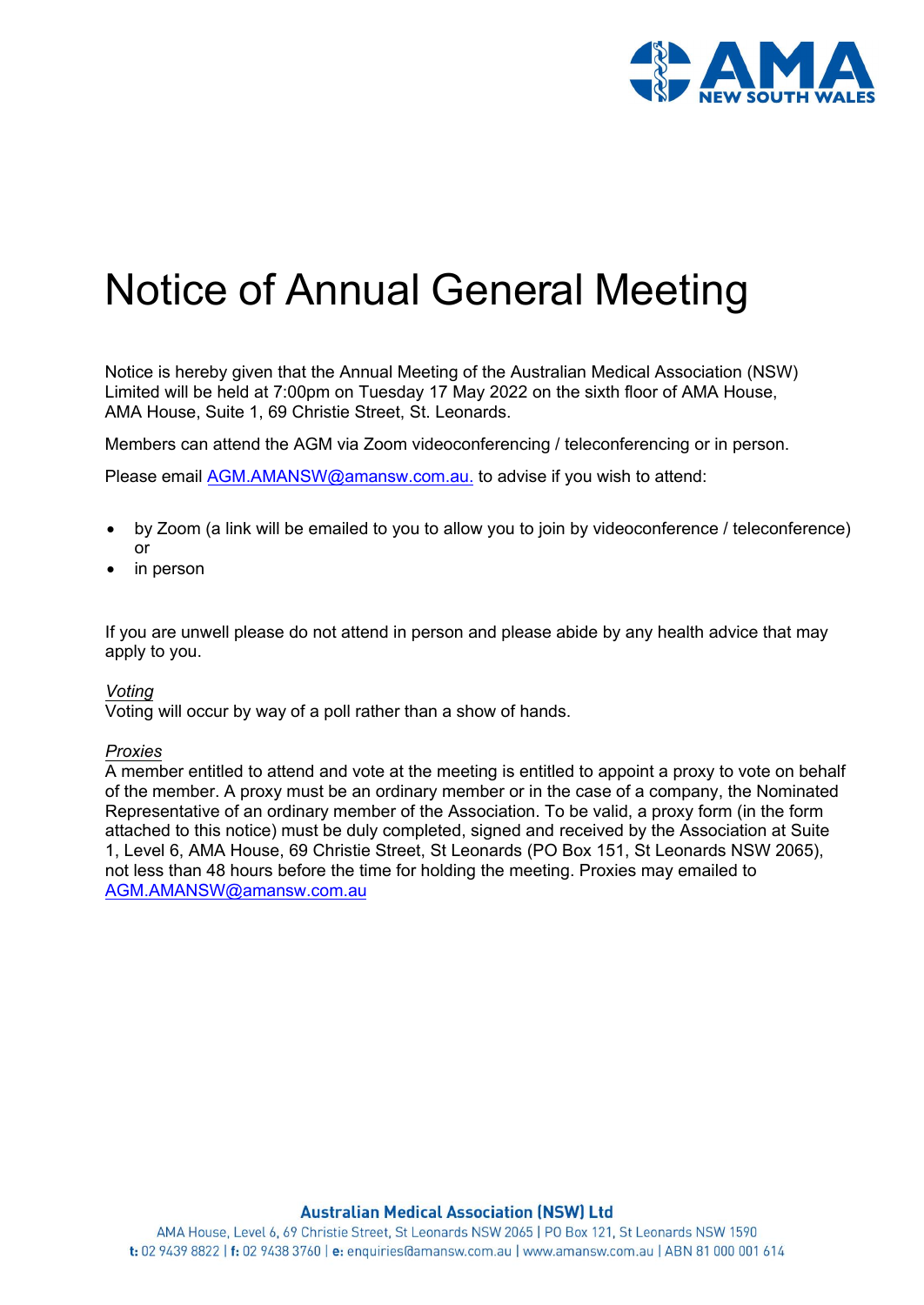

# AGENDA

- To receive and adopt minutes of the Annual General Meeting 18 May 2021.
- To receive and consider the Report of the Board of Directors.
- To receive and consider the Financial Report of the year ended 31 December 2021, the Statement of Financial Position at the date and the Auditor's Report thereon.
- Address by the Treasurer.
- To call for nominations for the Board Positions of President, Vice-President, Doctor-In-Training Director and two Directors.
- To appoint the Auditors.
- To appoint a Returning Officer for the election of the Board Positions of President, Vice-President, Doctor-In-Training Director and two Directors.To transact any other business in conformity with the Constitution of the Association.
- Address by the President.

By Order of the Board Fiona Davies Chief Executive Officer